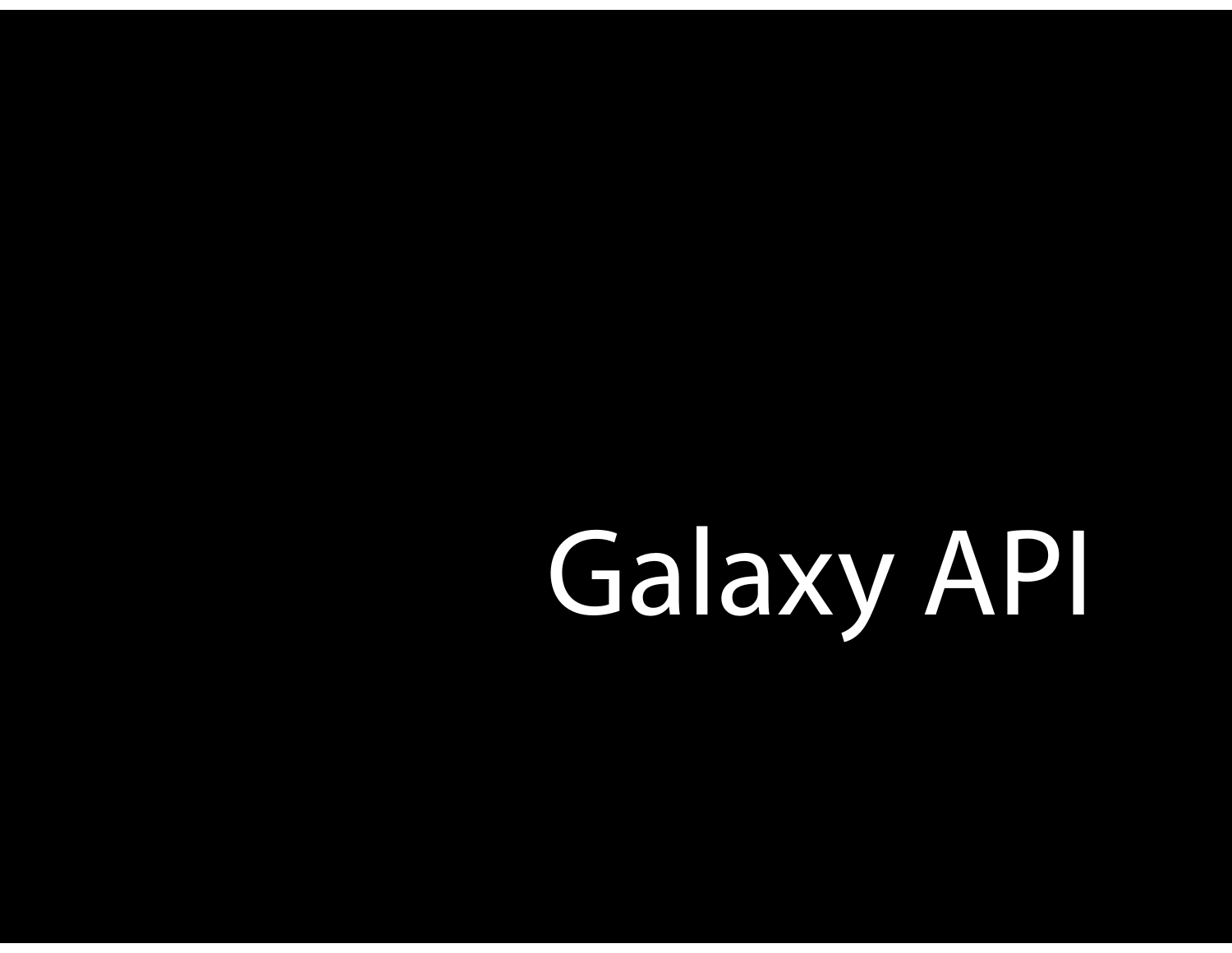### Galaxy's REST Overview

- Uses generated API keys for per-user authentication
	- No username/password
	- No credential caching, yet (so not really REST)
- Request parameters and responses are in JSON (JavaScript Object Notation)
- Maintains security
- Enable with enable\_api = True in config (enabled by default)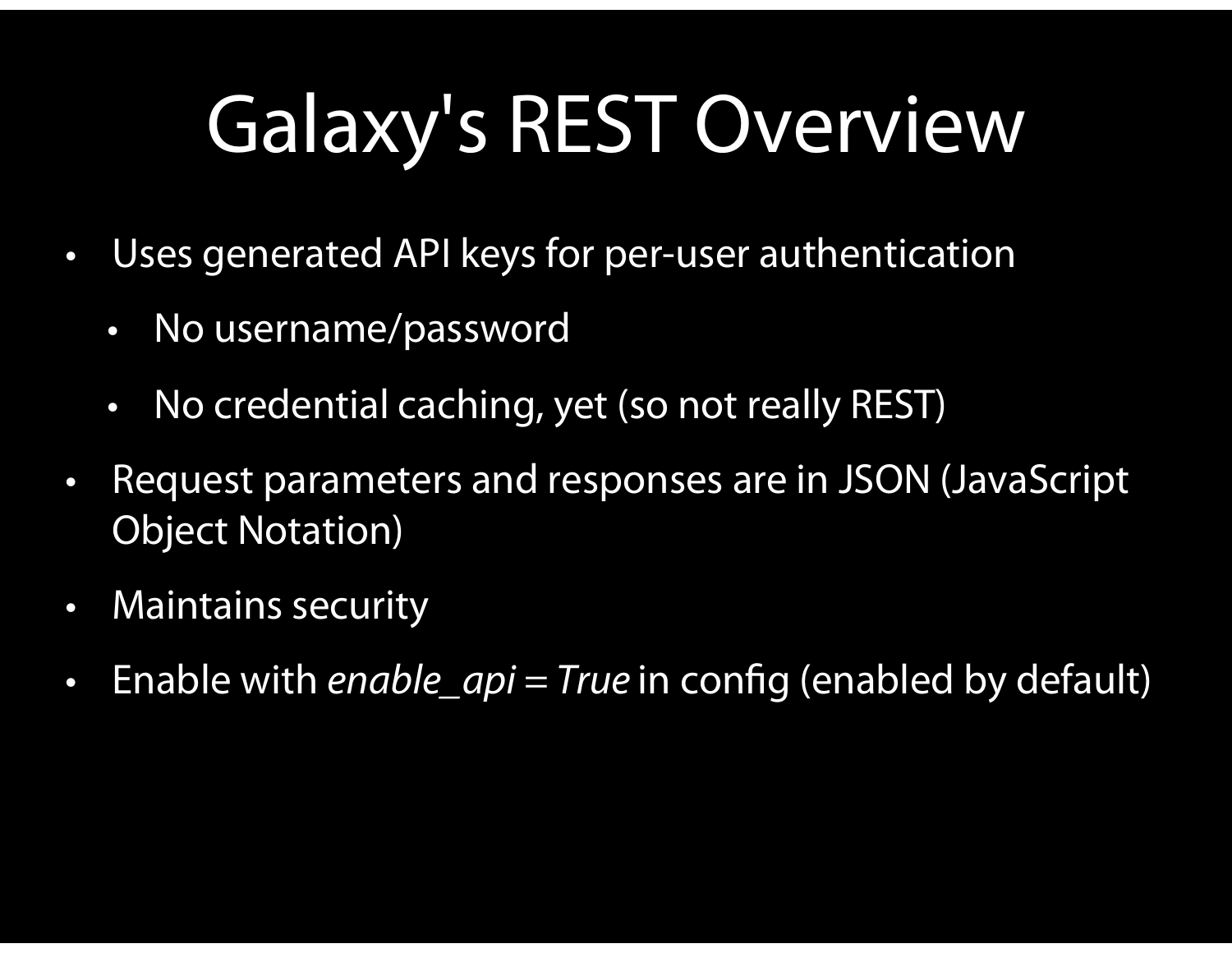### API Interactions with Galaxy



Galaxy's REST API

Galaxy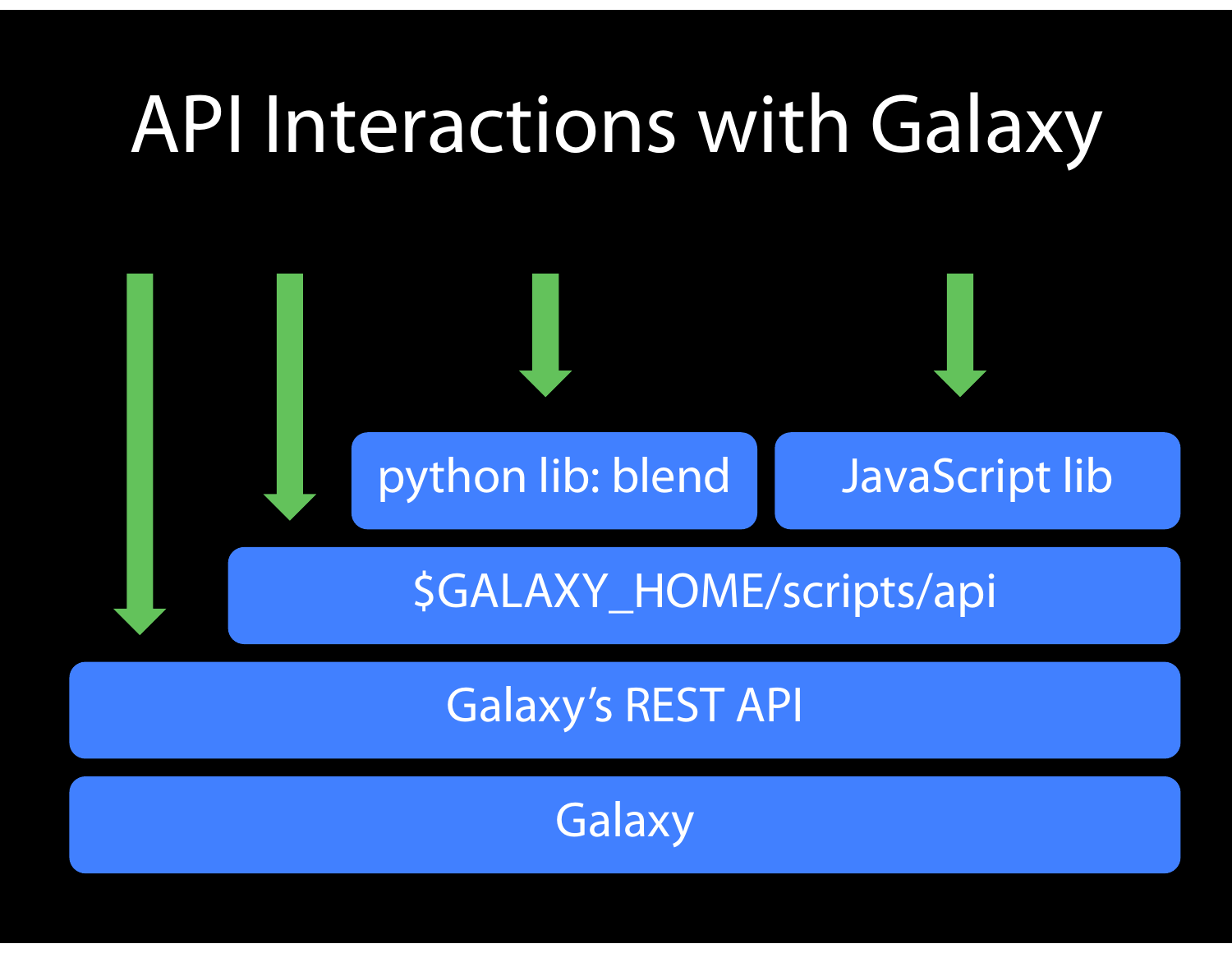### Bare Bones Galaxy API

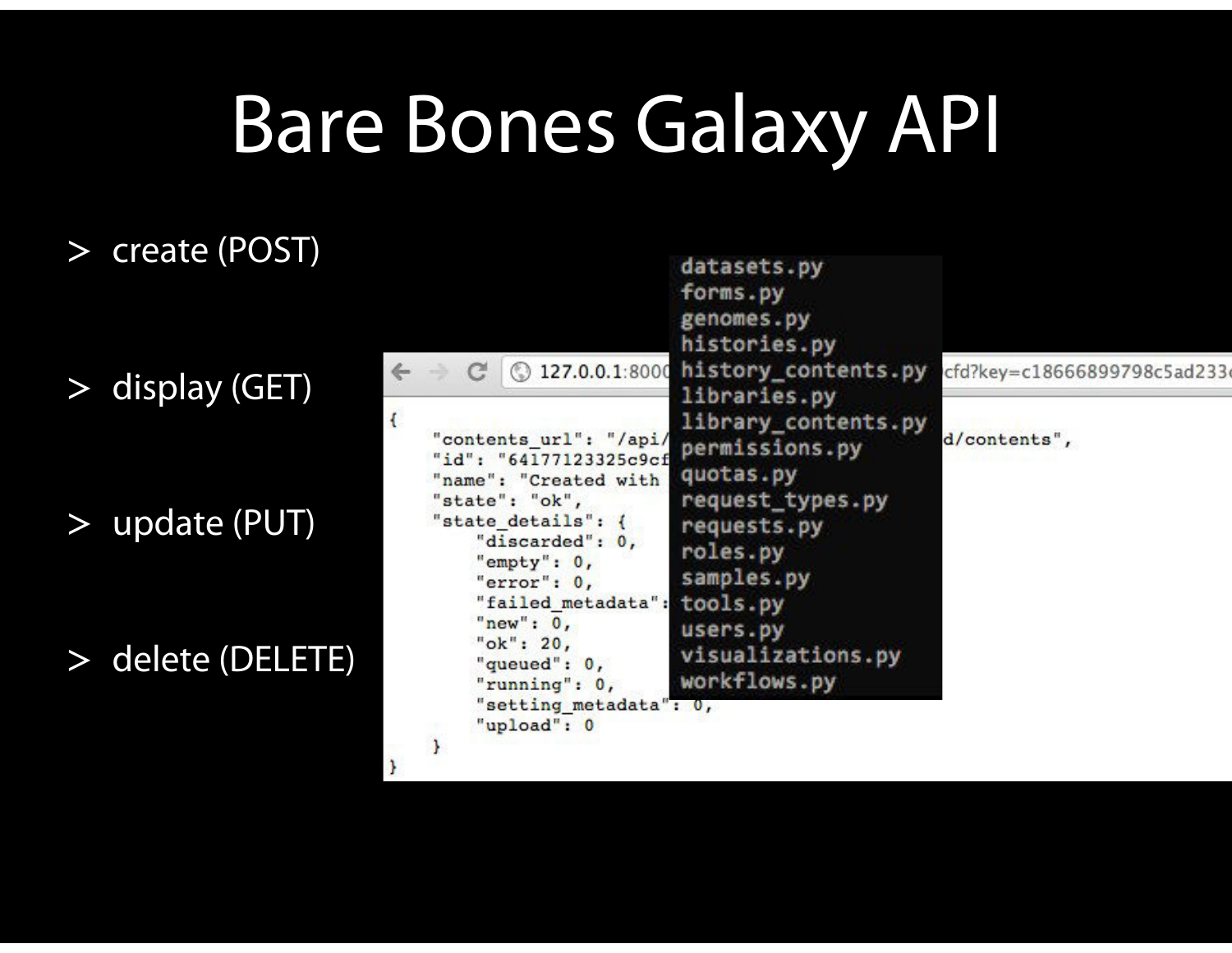# Making the Calls

Wrapper methods exist (in /scripts/api/) to make the API calls easier:

./{action}.py <api key> http://<ip>/api/{module}/[unit] [args]

action: create | display | update | delete

api\_key: obtained from the UI

module: datasets | forms | histories | libraries | permissions | quotas | requests | roles | samples | tools | users | visualizations / workflows

unit: dataset\_id / history\_id / Library\_id / ...

args: name / key-value pair / ...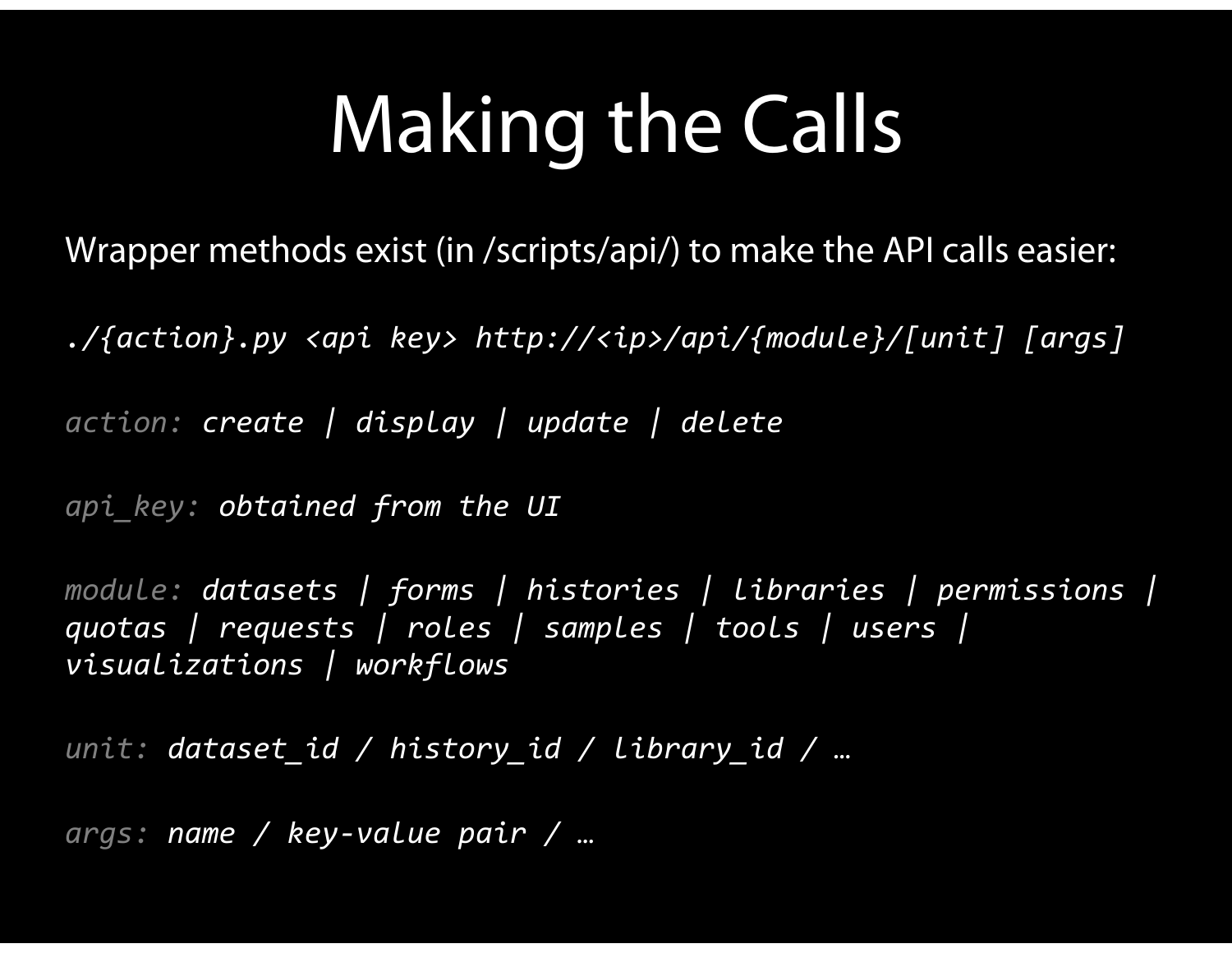### Install a few things in the VM

sudo apt-get install gnome-terminal ipython python-pip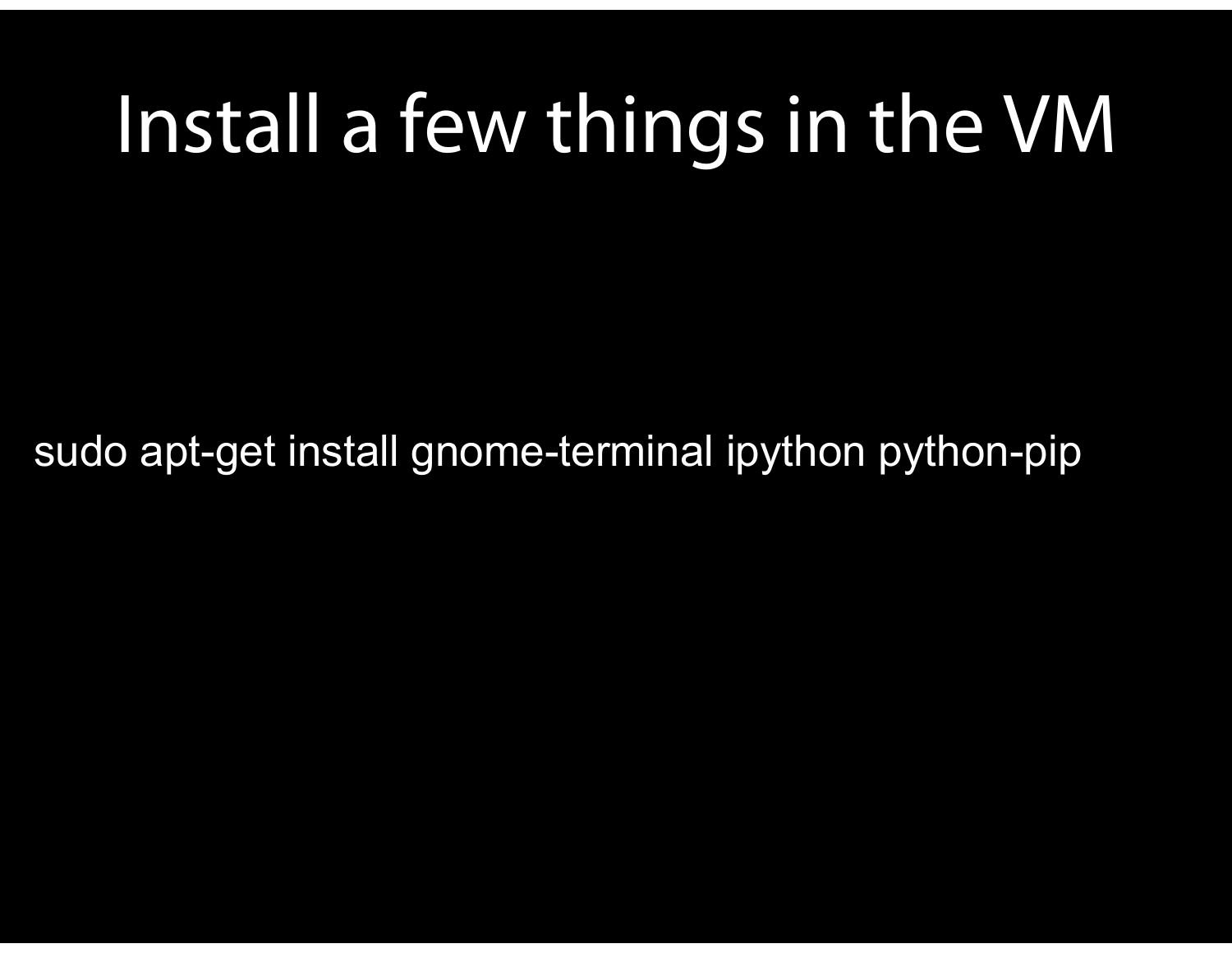### Hands on time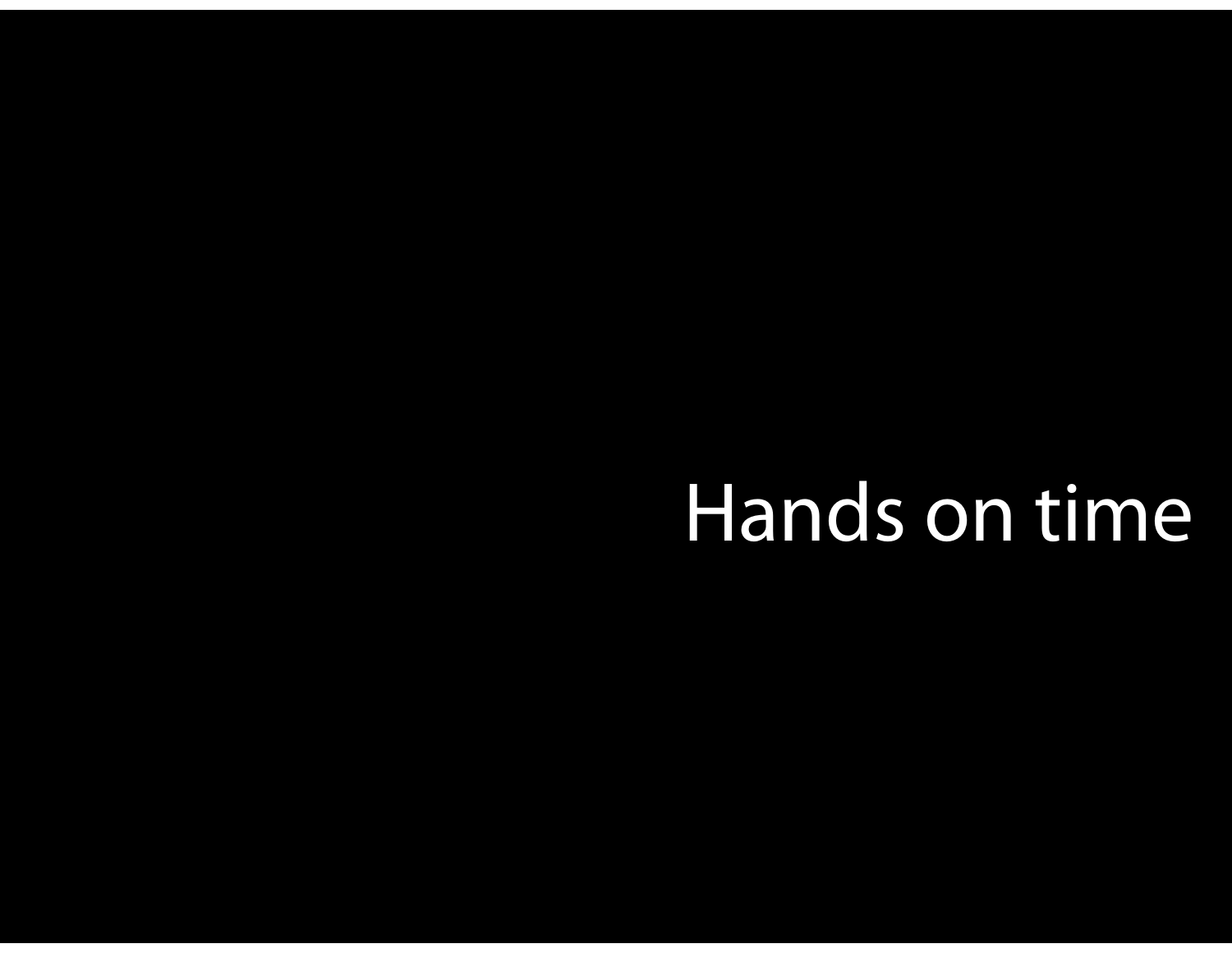### Workshop tasks



**Galaxy**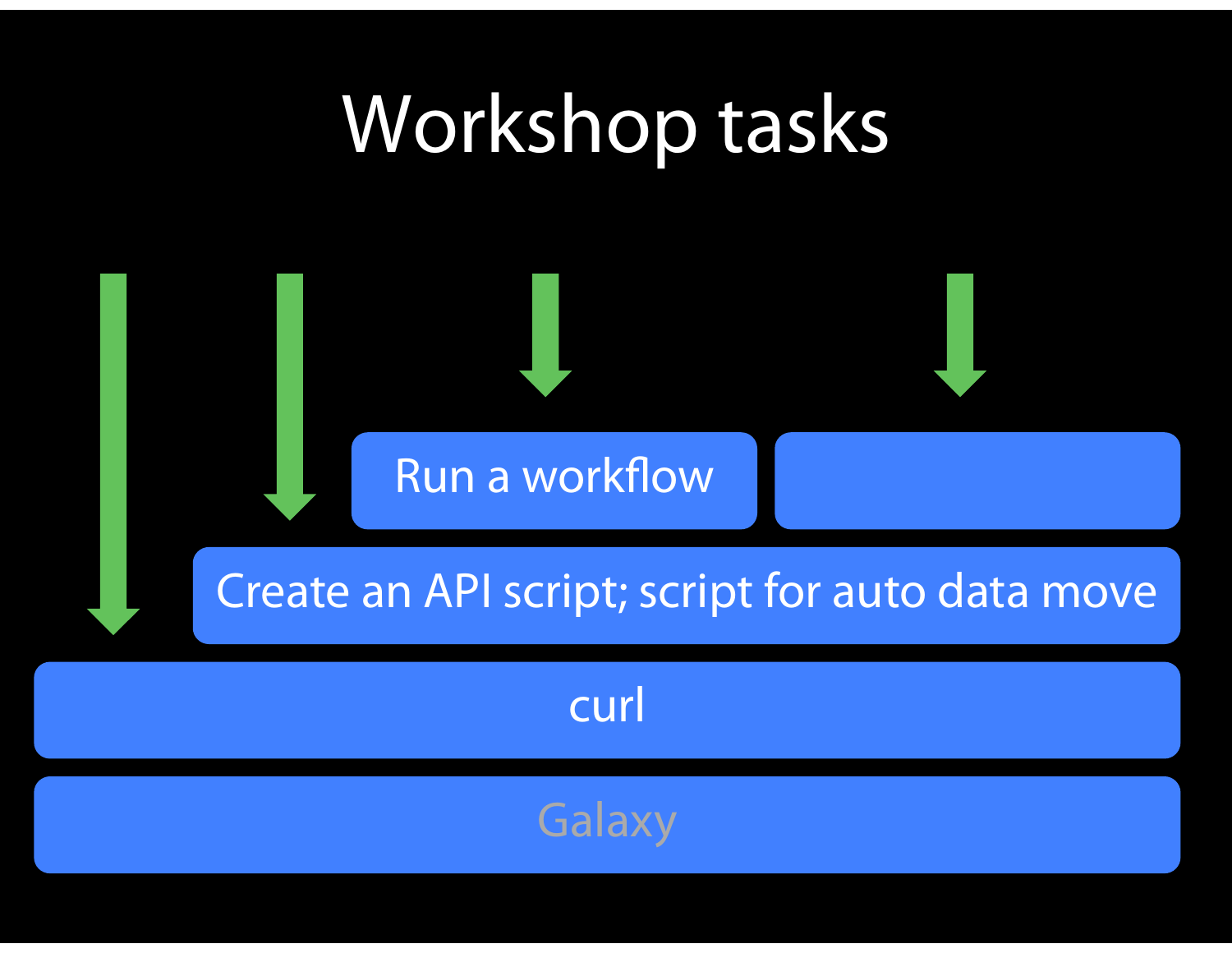### blend

- A python library for interacting with Galaxy's API
- And CloudMan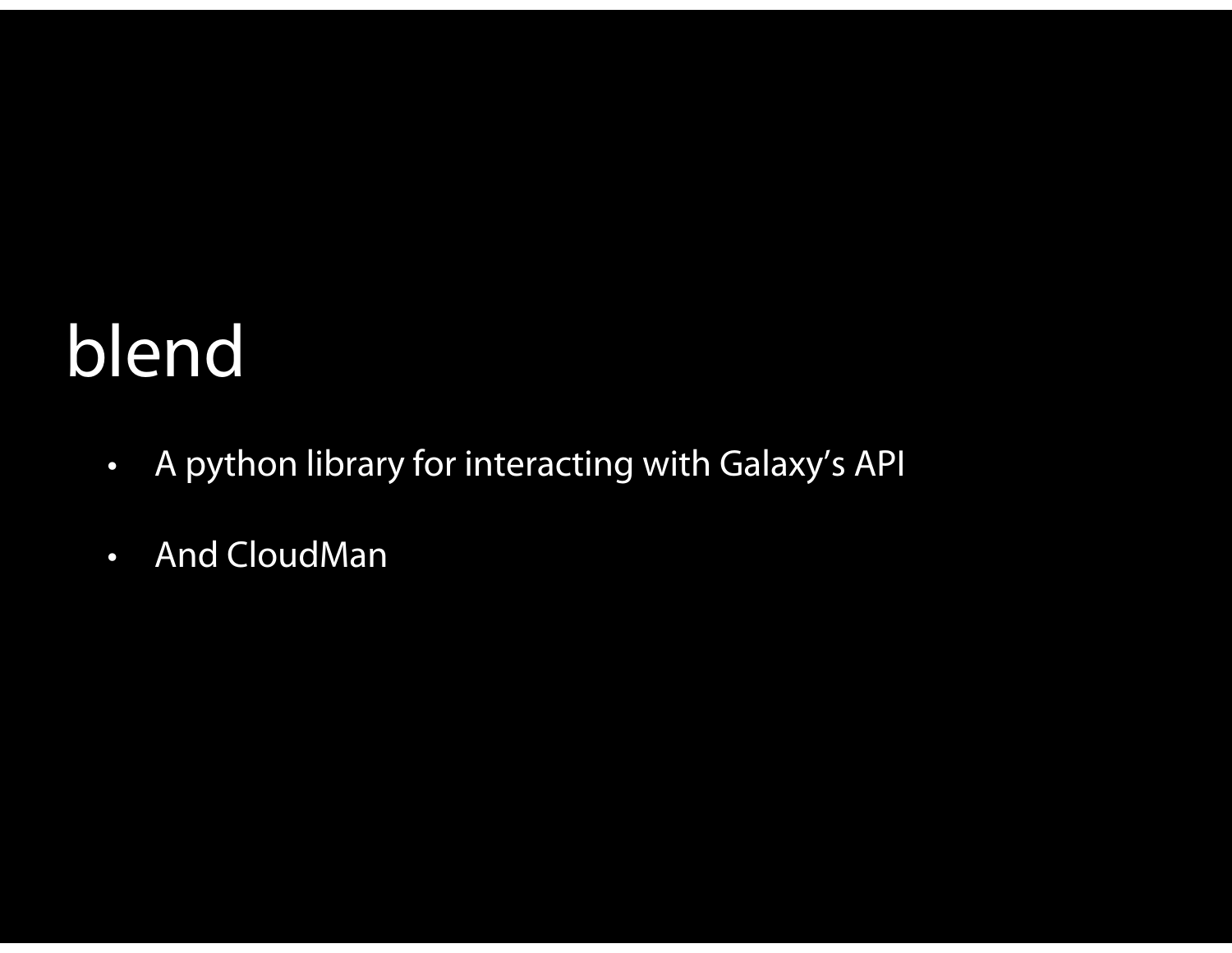v blend/  $\bullet$  bcc/ init .py v cloudman/ init .py launch.py v galaxy/ v datasets/ init  $. **p**$ \* histories/ init .py  $\overline{ }$  libraries/ init .py v users/ init .py v workflows/ init .py init .py client.py \_init\_\_\_.py config.py build/ dist/ docs/  $\rightarrow$  build/ > \_static/ templates/ api docs/  $*$  examples/ biocloudcentral basic us cloudman\_basic\_usage\_sce example1.py galaxy-upload\_to\_workflo conf.py index.rst Makefile Test v tests/ \_init\_\_.py bcc\_tests.py cloudman\_tests.py **Distribute README.rst** setup.py

Request compute infrastructure

Manipulate compute infrastructure

Upload data and run analyses

### Docs and examples

Automate repetitive tasks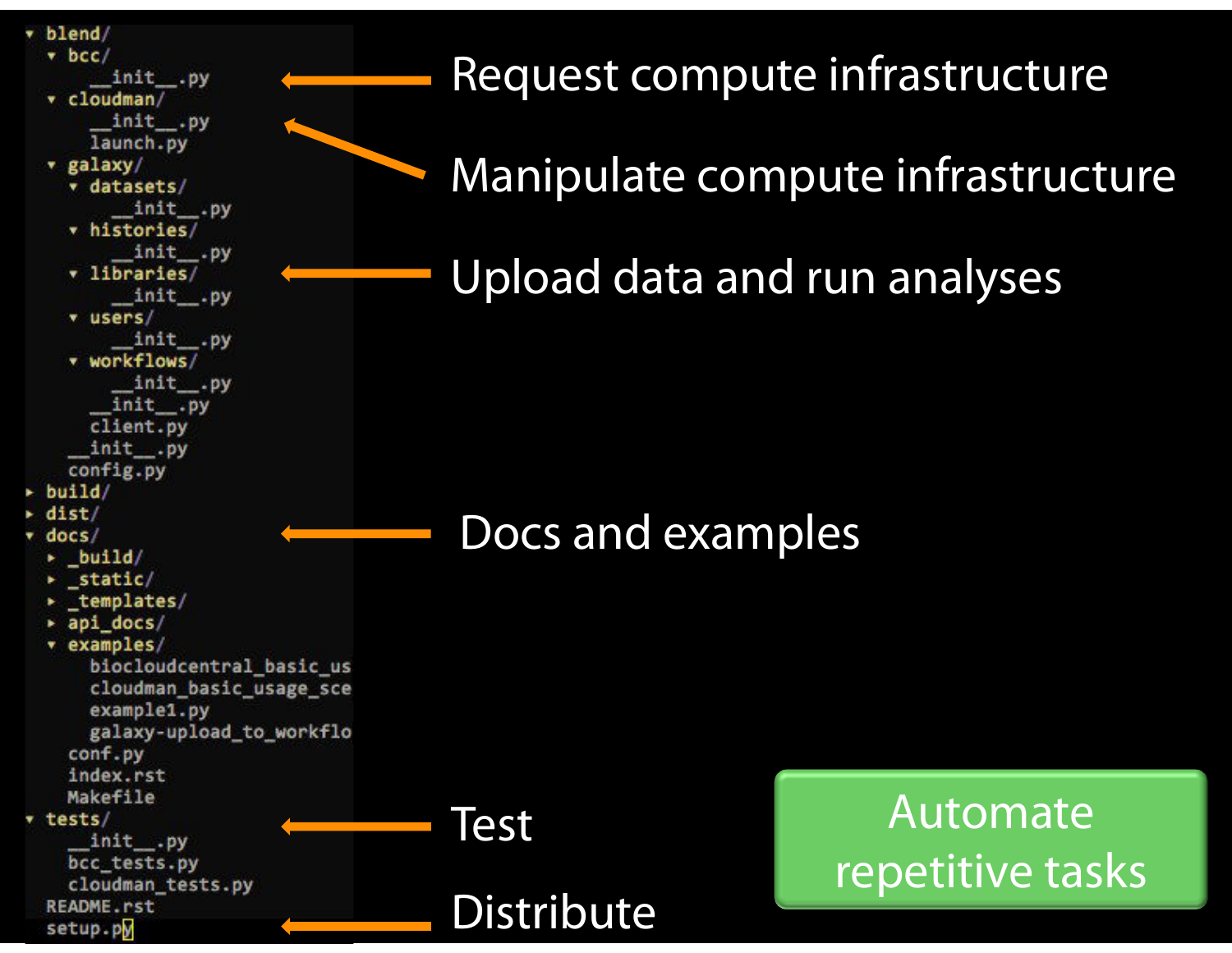Docs and

examples included

http://blend.readthedocs.org/

**Project Versions** latest

#### **RTD Search**

| Full-text doc search. |  |
|-----------------------|--|

#### **Table Of Contents**

**Blend** 

- About
- Installation
- **Usage**
- Development
- **API Documentation**
- **BioCloudCentral.org AP CloudMan API** 
	- **Galaxy API**
- **Testing**
- **Getting help**
- Indices and tables

#### **Next topic**

API documentation for interacti

#### **This Page**

**Show Source** 

#### **Blend**

#### **About**

Blend is a Python (2.6 or higher) library for interacting with BioCloudCentral.org, CloudMan, and Galaxy's API. Conceptually, it makes it possible to script and automate the process of cloud infrastrucutre provisioning and scaling, as well as running of analyses within Galaxy. In reality, it makes it possible to do things like this:

• Create a CloudMan compute cluster, via an API and directly from your local machine:

```
from blend.cloudman.launch import CloudManLaunch
cml = CloudManLaunch('<your cloud access key>', '<your cloud secret key')
cml.launch('Blend CloudMan', 'ami-<ID>', 'm1.small', 'password')
cml.get_status()
```
• Manipulate your CloudMan instance and react to the current needs:

```
from blend.cloudman import CloudMan
cm = CloudMan("instance IP", "password")
cm.initialize(type="Galaxy")
cm.add nodes(3)cluster_status = cm.get_status()
cm. remove nodes(2)
```
• Interact with Galaxy via a straighforward API:

```
from blend.galaxy import GalaxyInstance
gi = GalaxyInstance('<Galaxy IP>', key='your API key')
libs = gi.libraries.get libraries()
gi.workflows.show_workflow('workflow ID')
gi.workflows.run workflow('workflow ID', input dataset map)
```
#### **Note**

Although this library allows you to blend these three services into a cohesive unit, the library itself can be used with

and stants souther businesslips of the usef. For avaients, during use the book monted to a Christian studence of the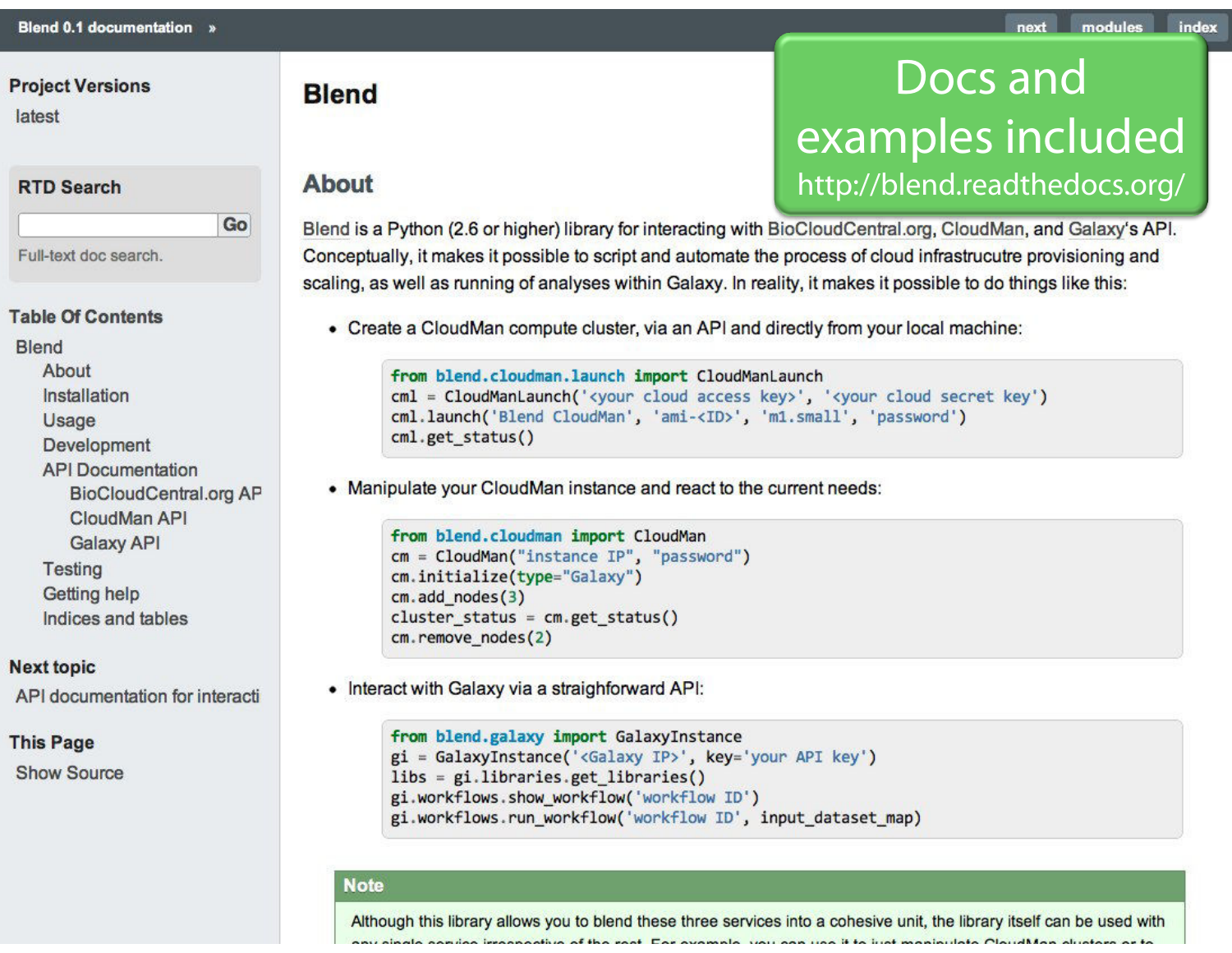### Install blend

# \$ sudo pip install blend-lib \$ipython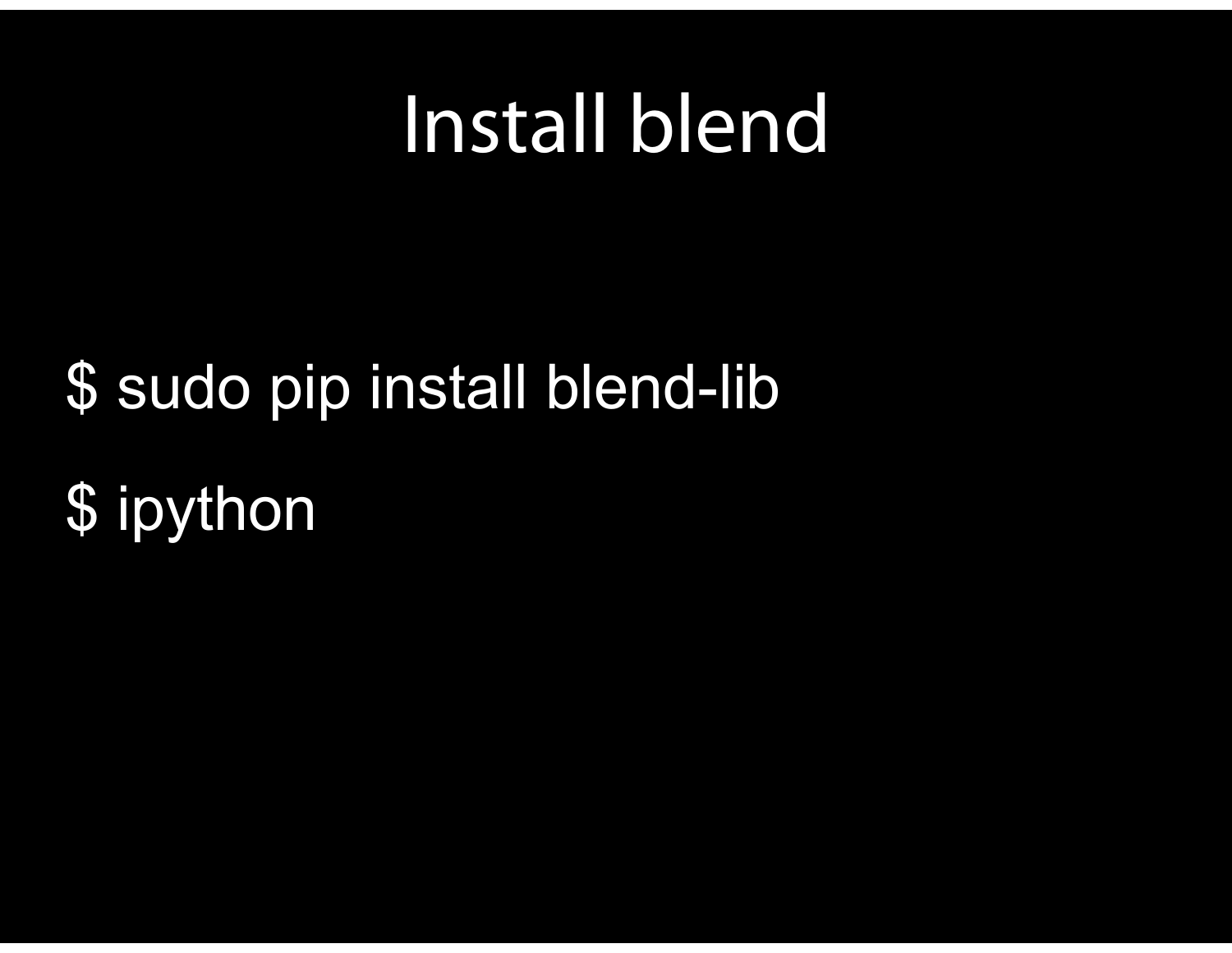### Working with Galaxy's API

from blend.galaxy import GalaxyInstance gi = GalaxyInstance('Galaxy IP', key='API key') gi.libraries.get\_libraries() w = gi.workflows.get\_workflows()[0] gi.workflows.show\_workflow(w['id']) gi.histories.get\_histories(name='Unnamed history')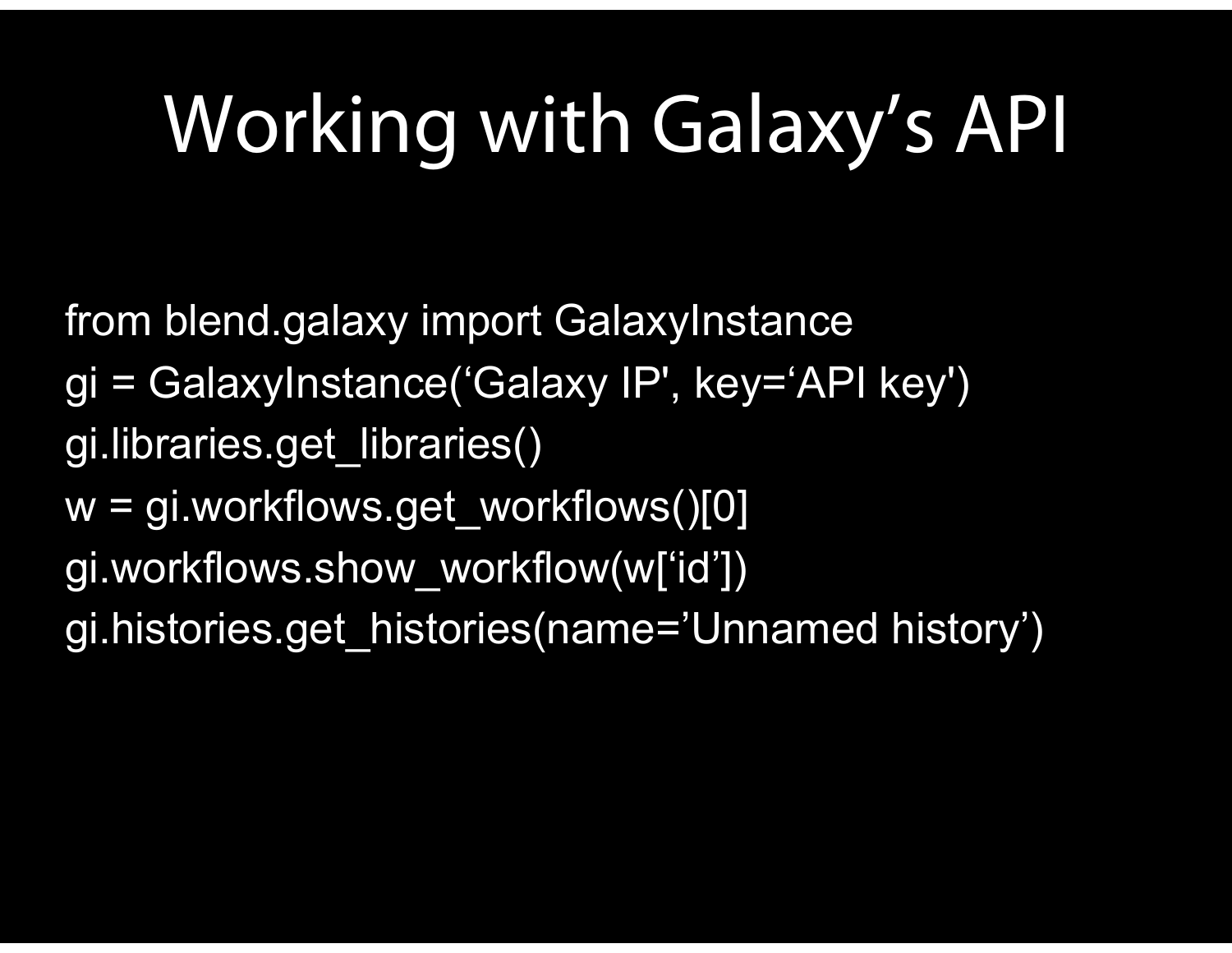### Running an analysis

- 1. Create a data library and upload some data into it
- 2. Create a history
- 3. Execute a workflow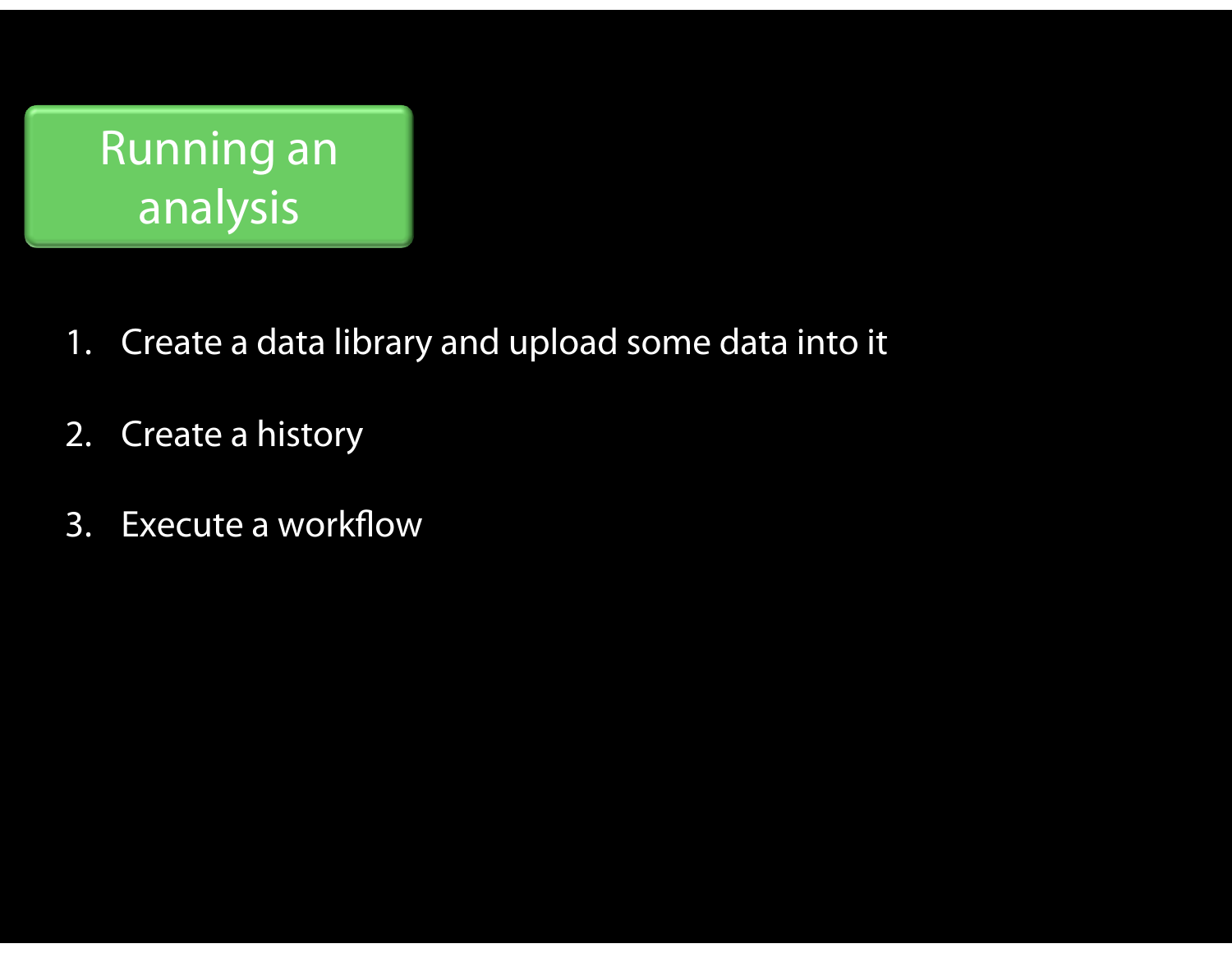### Import a workflow

Use the Galaxy UI:

Workflows -> Import Workflow

http://tinyurl.com/gcc-wf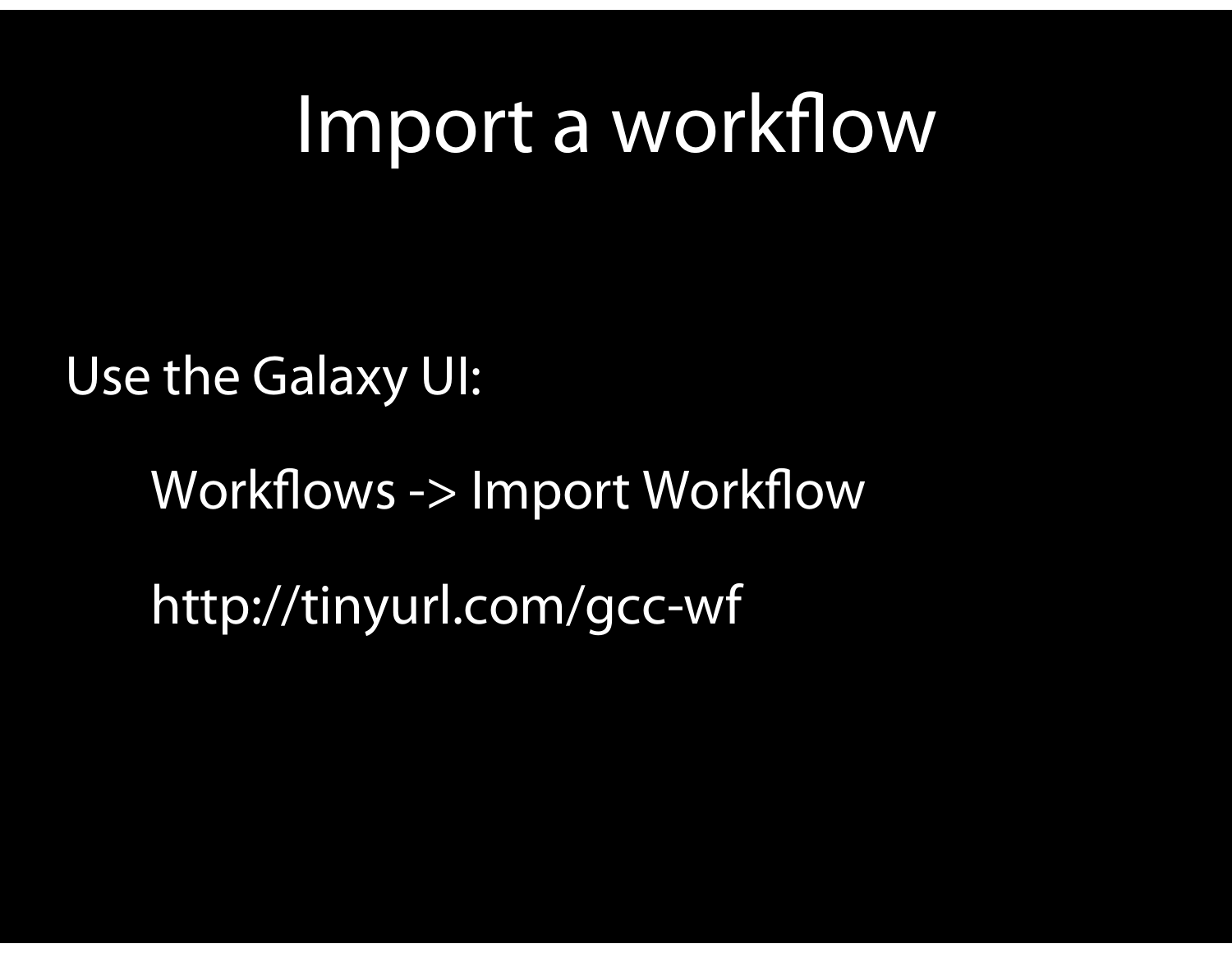```
from blend.galaxy import GalaxyInstance
# Define a connection to an instane of Galaxy
gi = GalaxyInstance('http://127.0.0.1:8085', 'c18666899798c5ad233c511cd2d66c2d')
# Create a data library
l = gi.libraries.create library('WSG')# Uload some data to the data library
d1 = gi.libraries.upload file from url(l[0]['id'], 'http://tinyurl.com/gcc-exons')d2 = gi.libraries.upload file from url(l[0]['id'], 'http://tinyurl.com/gcc-snps')# Create a history
gi.histories.create history('Run 6')
# Get information on how to run a workflow
ws = gi.workflows.get workflows()w = gi. workflows.show workflow(ws[0]['id'])
#	
  {u'id':	
  u'93ab6bbd094e1dcd',	

# u'inputs': {u'1': {u'label': u'Input Dataset', u'value': u''},
# u'3': {u'label': u'Input Dataset', u'value': u''}},
# u'name': u'Demo workflow',
# u'url': u'/api/workflows/93ab6bbd094e1dcd'}
dataset map = \{ '1': \{ 'id': d1[0] [ 'id' ], \ 'src': 'ld' \}, \}'3': \{ 'id': d2[0] [ 'id'] , 'src': 'ld' \} \}wr = gi. workflows. run workflow(w['id'], dataset map, h['id'])hl = gi.histories.get histories()
gi.histories.show history(hl[0]['id'], contents=True)
```